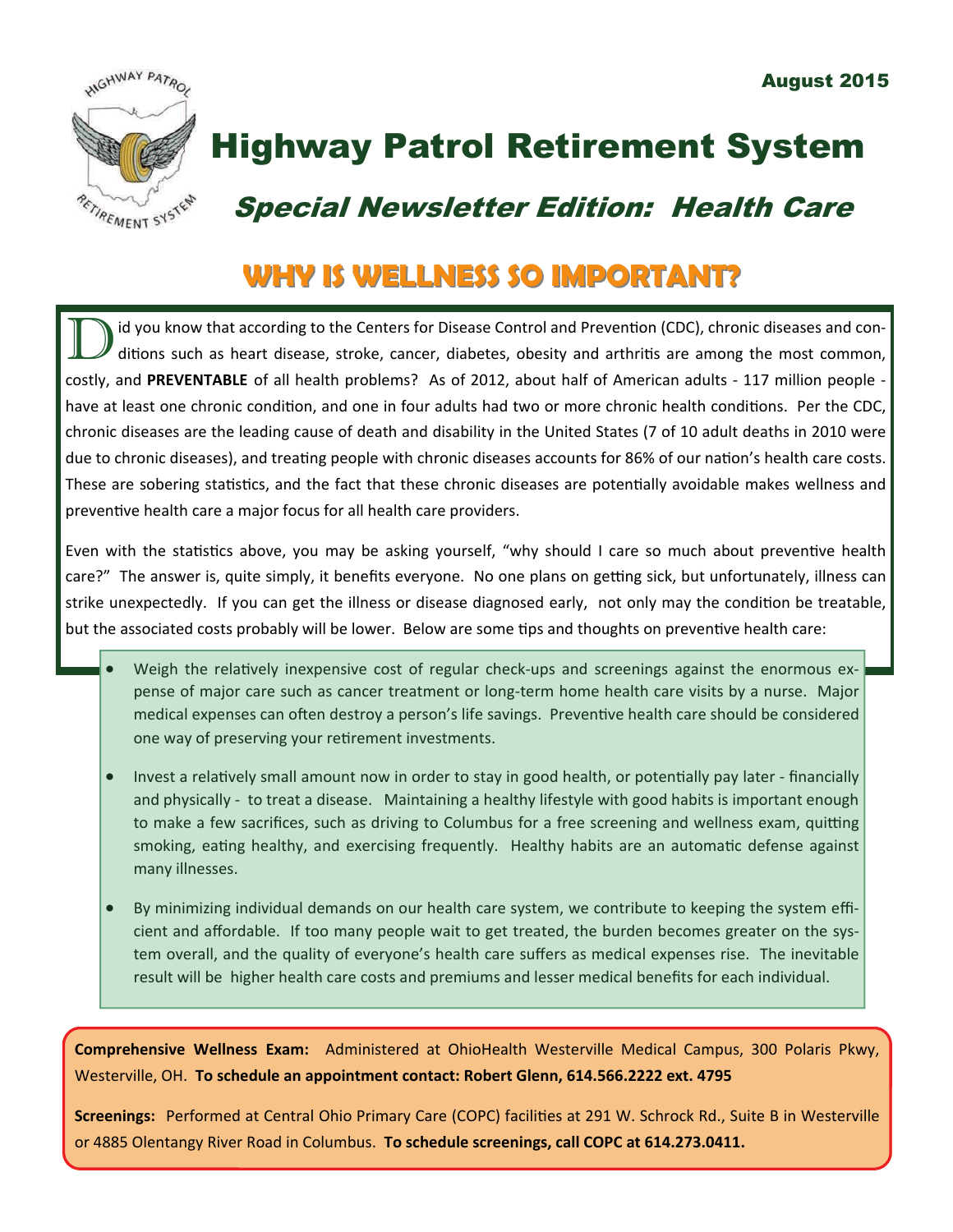

### **RETIREE TESTIMONIAL: RETIREE TESTIMONIAL: WELLNESS TESTING M WELLNESS TESTING MADE A DIFFERENCE! ADE A DIFFERENCE!**

with the last 14 years of my career assigned to the Aviation Section. I have been a pilot since 1981 and was required to have an FAA strictions on lifting for a few months after the surgery, I am under Class II medical exam every year from 1981 until 2011 while continuing to fly helicopters in my post retirement employment. In addition to the required FAA flight physicals I've had since retiring, I have never missed a physical exam provided by the HPRS. No health issues were noted in any of those exams. At HPRS physicals in 2009 and 2011, my calcium score exams showed two potential arterial blockages. I went for Nuclear Isotope scans as a follow-up at my own expense and the results were negative but that scan will show a blockage only when an artery is 60% blocked. In 2012, I moved from Dublin, Ohio to Lexington, KY. In late 2013, I went to Columbus for the HPRS Comprehensive Wellness Exam. The calcium score again showed potential blockages in my LAD (the artery commonly referred to as the "widow maker") and in my RCA.

On advice from the wellness physician, I returned to Lexington and went through several exams including an Echocardiogram, a heart catheterization, and a Trans Esophageal Echocardiography (TEE). The exams showed my mitral valve was regurgitating 50% of the oxygenated blood going to the left ventricle backwards, causing my heart to be working twice as hard as normal. The catheterization showed the LAD was 75% blocked and the RCA was 70%

I retired from the Patrol in 2001 after 26 years of service |blocked. I had open heart surgery in January 2014 to repair the mitral valve and bypass the LAD and RCA. Other than some reno restrictions now.

> The most significant part of my experience is that I had no symptoms at all. Had I not gotten the previous HPRS exam that showed the potential blockages, I might not have made the 400 mile round trip for the 2013 HPRS exam and very likely would not be writing this story now. The Chief Surgeon at UK Hospital who performed my surgery told me that either the leaking mitral valve or either of the blocked arteries could have caused sudden death. Of course, I am thankful to God for life itself but also extremely appreciative that the HPRS offers this extremely valuable benefit to

retirees. For me, it made the difference between life and death. I hope that my experience will encourage retirees who are taking advantage of the wellness program exams to continue to do so and retirees who haven't to consider taking advantage of this potentially lifesaving benefit.



— Captain (ret.) Keith Haney

#### **SCHEDULE YOUR WELLNESS EXAM TODAY!!!!**

HPRS recognizes how important wellness is for the health of our members, and of our system. We offer coverage for a **FREE** comprehensive wellness exam every two years, which includes stress-testing and other tests that your primary care physician may not conduct during a routine examination, and FREE body screenings every four years. If you were to pay for this out of pocket, the wellness exam would be \$530 and screenings would be \$680 for all the tests performed. These tests are designed for the early detection of life-threatening diseases in individuals who are age 40 or older.

Participation in these wellness exams has been inordinately low—of the estimated 2,300 members and spouses who are eligible, only 88 people took advantage of the wellness exam in 2013, 73 people in 2014, and 42 people year-to-date in 2015. This is an under-utilized benefit that could identify a chronic disease or condition early enough to make a difference in treatment, and even save your life! See page 1 of this newsletter for scheduling information.

To be eligible, you must be a retiree, spouse, or surviving spouse, AND:

- 40 years of age or older
- Covered by HPRS health insurance (primary or secondary)
- Follow the timeline allowances for testing (every 2 years, wellness exam; every 4 years, screenings)

*Did somebody say free?!* 

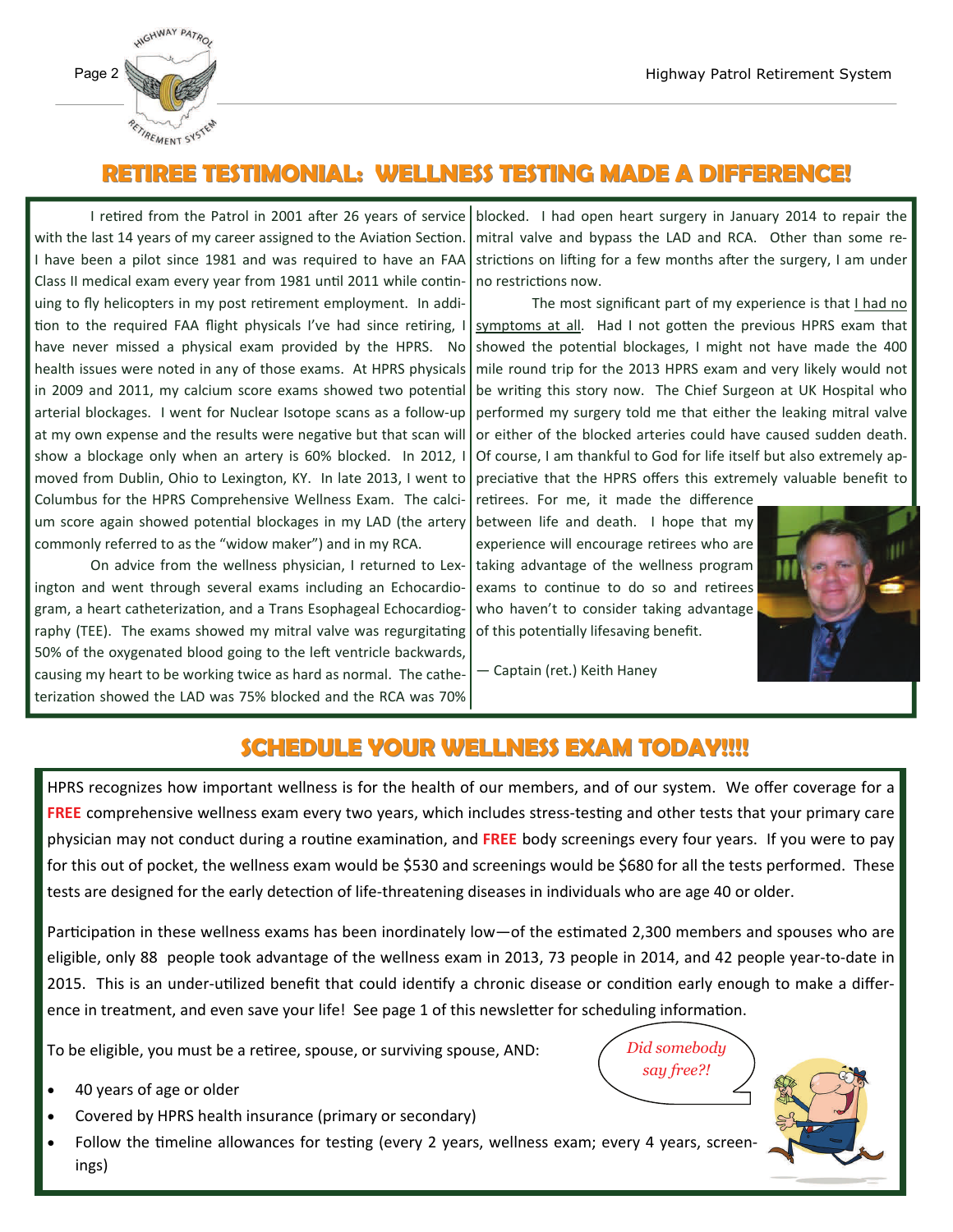

#### **HPRS HEALTH CARE BENEFITS: HOW DO WE COMPARE?**

There is no doubt health care costs are on the rise in the  $|$  en the average deductible in Ohio for a single person in United States - research has shown that health care 2012-2013 (see chart below), was over \$1,000 and steadcosts, including premiums, have increased exponentially over the past several years. Paying for these higher costs puts added pressure on employees, employers who provide these plans, and retirees who have access to health care through their retirement systems.

With some of these rising costs being passed on to you, the retiree, it is easy to forget the rich benefits of the health care plan provided by HPRS. For example, under the Aetna Medicare Advantage plan, the member has a zero deductible for covered services, and with the Medical Mutual plan, the member has a \$500 deductible. Giv-

ily rising, low deductibles such as ours are rare. Even compared to the other four state retirement systems in Ohio, HPRS has equal or more generous benefits and lower out-of-pocket costs to its members.

The HPRS Board has a difficult balancing act: maintaining a high level of benefits while at the same ensuring the health care fund becomes stronger and more sustainable. The Board and HPRS staff are committed to this goal and continually review every aspect of health care in order to meet that goal.

Single and Family Coverage





*Source of both charts: State Health Access Data Assistance Center analysis of Agency for Healthcare Research and Quality, Center for Cost and Financing Studies, Medical Expenditure Panel Survey ‐ Insurance Component 2004,2005,2008,2009,2012 & 2013—data for State of Ohio.*

#### **Average Deductibles (\$)**



### **WANT TO QUIT SMOKING? WANT TO QUIT SMOKING?**

As a benefit recipient or covered spouse enrolled in HPRS  $\bullet$ medical insurance, you have access to the following resources to assist you with ceasing to use tobacco products:

- **The co‐pay will be reimbursed for any covered bene‐ fit recipient or spouse for a visit to a primary care physician for the purpose of receiving prescripƟve drug therapy to suppress nicoƟne addicƟon.**
- **The co‐pay for any prescripƟon drug prescribed by a physician** for the suppression of nicotine addiction **will be waived.**
- **Reasonable costs for over the counter nicoƟne sup‐ pressants, such as patches, will be reimbursed by the HPRS upon submission of receipts from the covered benefit recipient or spouse.**
- **Express Scripts will cover ChanƟx with no copayment for covered smokers.**
- **Once you are tobacco free for 12 months, contact HPRS for more informaƟon on how to get the \$50 tobacco surcharge eliminated.**

Please contact HPRS for more specific information on the tobacco cessation resources available to you.